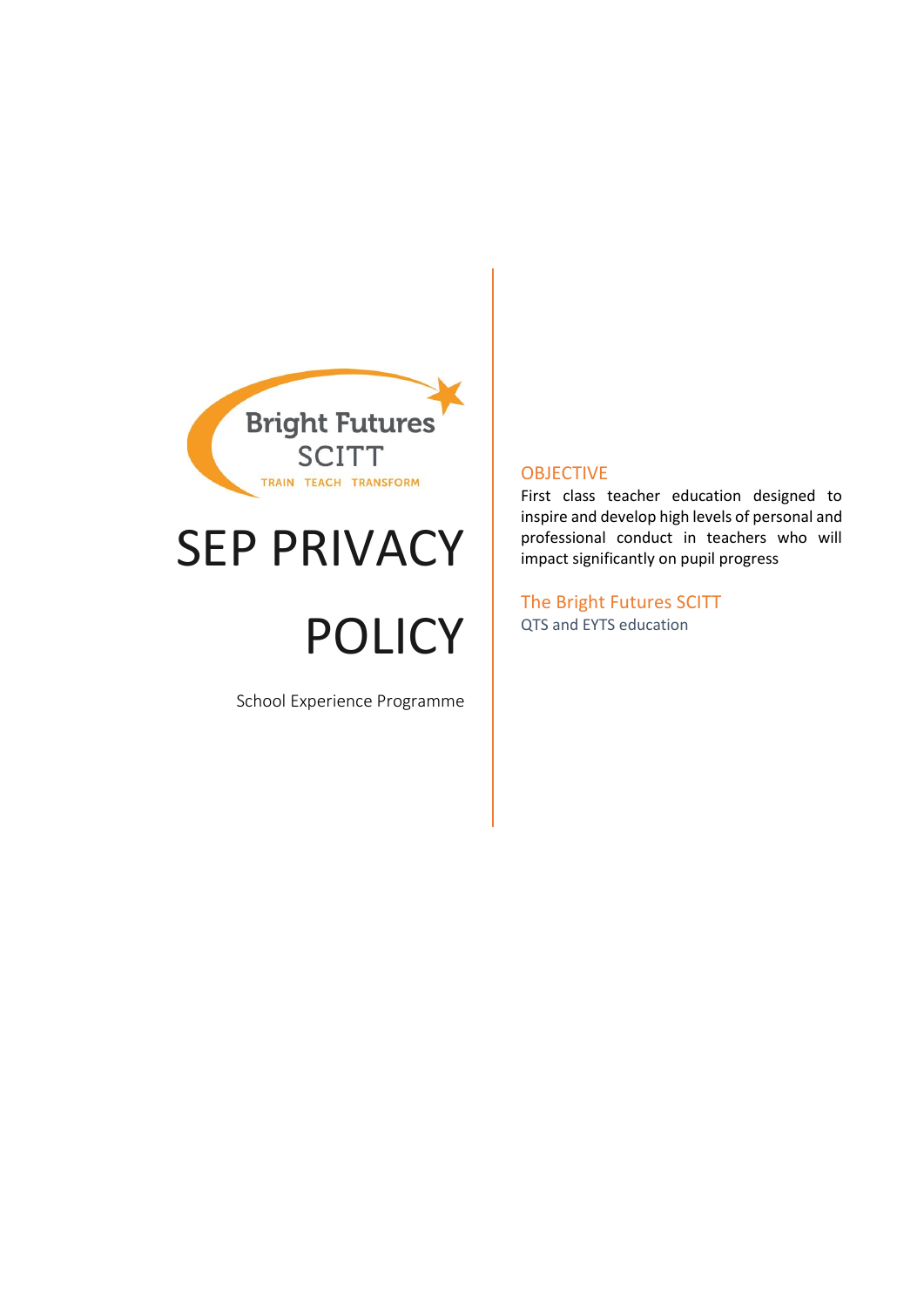

## Contents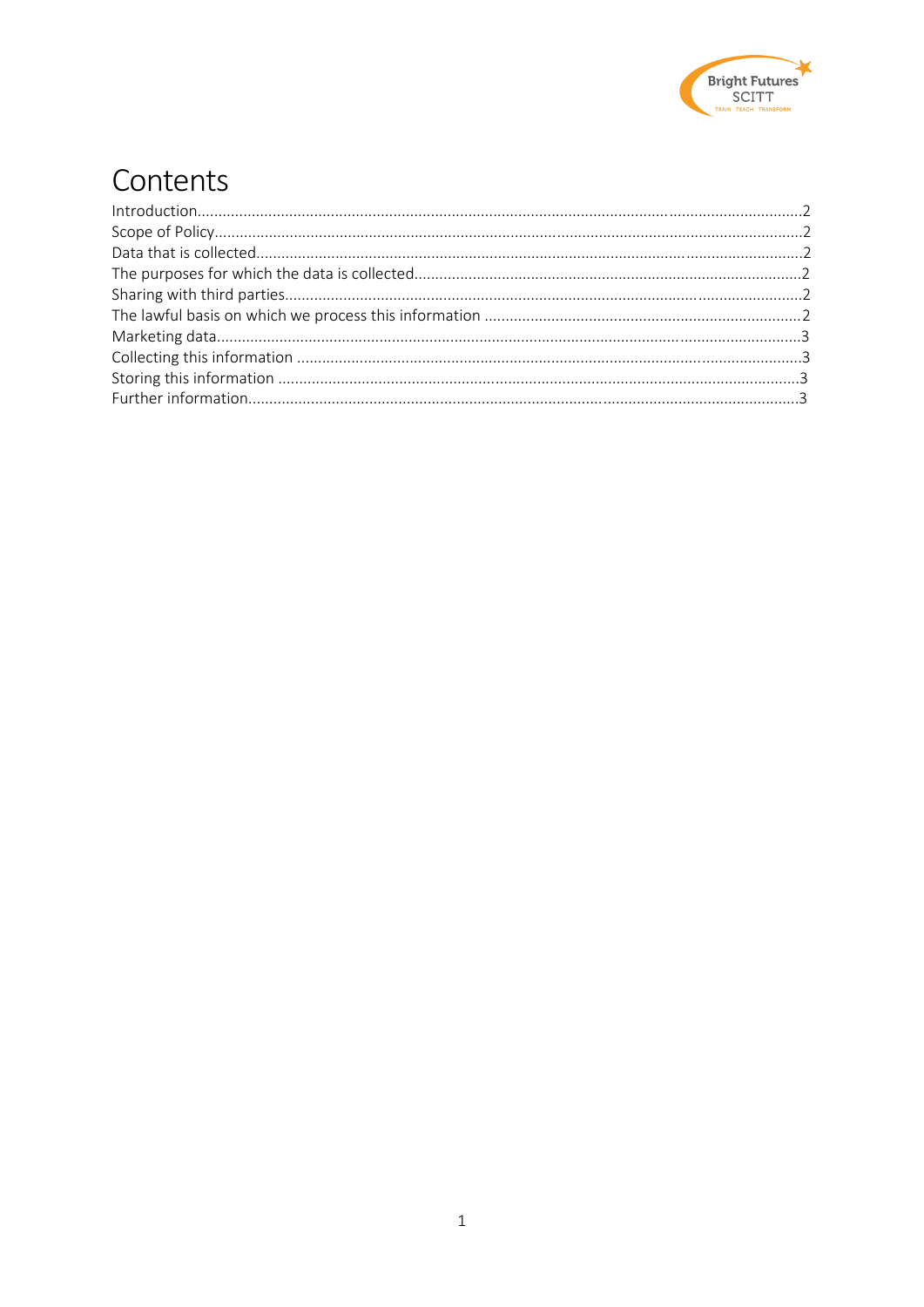

### Introduction

This policy explains the practices employed by the Bright Futures SCITT in collecting and using School Experience Programme participants' information and the ways this can be influenced by participants.

The SCITT will collect information from SEP participants from the point of application via the SEP portal.

## Scope of Policy

This policy aims to ensure that the processing of information relating to SEP participants, including the obtaining, holding, use or disclosure of such information is done in accordance with General Data Protection Regulation and Data Protection Act 2018 (when it received Royal Assent).

## Data that is collected

The categories of information we collect, process, hold and share in order to carry out the programme include:

- Personal information (such as name, email and home address)
- A copy of photo id
- Proof of address
- Attendance information (such as sessions attended, number of absences and absence reasons)
- Disability and access requirements

## The purposes for which the data is collected

We will use an SEP participants' data to help provide a better experience during the school visit

- To monitor attendance on school experience
- To report back to the Department for Education (DfE) about the number of participants
- To verify the identity of participants who visit our school

#### Sharing with third parties

- We will share your information with the DfE however, this is anonymised and is for participation rates and evaluation analysis
- On our servers and email accounts which are provided by third parties and are subject to contractual conditions to keep your data safe

## The lawful basis on which we process this information

We process this information under Article 6 from the GDPR (May 2018):

- Processing is necessary for compliance with a legal obligation to which the controller is subject.
- Processing is necessary for the purposes of the legitimate interests pursued by the controller or by a third party.
- Processing is necessary for the purposes of the legitimate interests pursued by the controller or by a third party.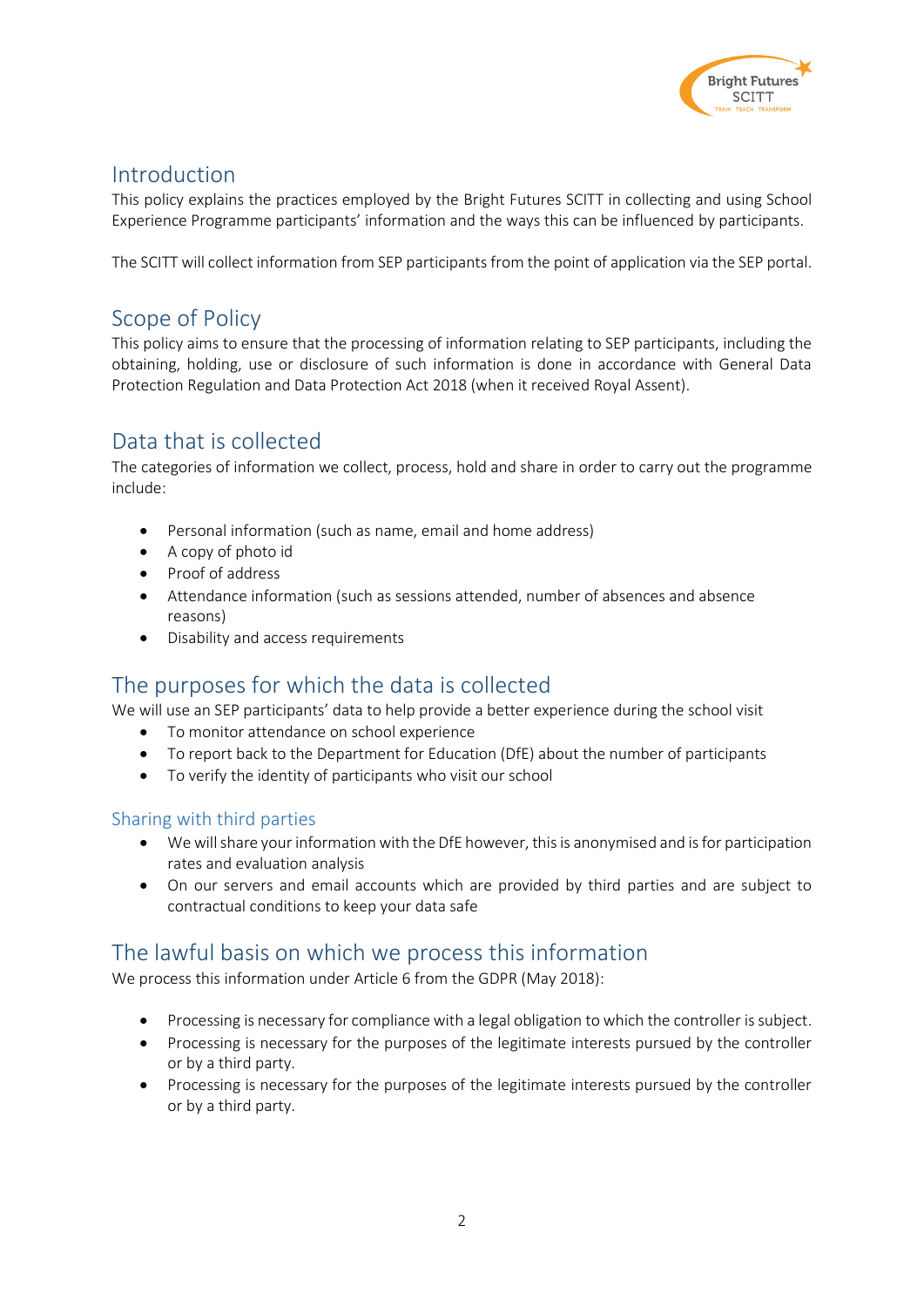

#### Marketing data

We use your comments, opinions, feedback and photographic data to support the evaluation and marketing of the SEP. We process this

when you have provided us with your consent. You can withdraw such consent at any time.

This means that we will ask you for your specific consent for each of the above uses of your data.

## Collecting this information

Whilst the majority of information SEP participants provide to us is mandatory, some of it is provided to us on a voluntary basis. In order to comply with data protection legislation, we will inform SEP participants whether it is a requirement to provide certain information to us or if there is a choice in this. SEP participants will be informed prior to the commencement of the school visit.

## Storing this information

Once we have received SEP participants' data we will ensure that it is treated with the utmost respect and in accordance with data protection principles and any applicable regulations. Data will be stored on our secure, password protected server within the UK and in locked filing cabinets in a secure building that requires key card access. We follow strict security procedures in order that the data we collect is stored and disclosed appropriately and securely. We hold your data for the duration of the visit and evaluation period and for 12 months following your visit.

## Requesting access to your personal data

Under data protection legislation, you have the right to request access to information about you that we hold. To make a request for your personal information, contact our Data Protection Officer via [dataprotection@bright-futures.co.uk](mailto:dataprotection@bright-futures.co.uk)

You also have the right to:

- object to processing of personal data that is likely to cause, or is causing, damage or distress
- prevent processing for the purpose of direct marketing
- object to decisions being taken by automated means
- in certain circumstances, have inaccurate personal data rectified, blocked, erased or destroyed; and
- Raise a complaint with the Information Commissioner's Office or seek judicial remedy in certain circumstances

If you have a concern about the way we are collecting or using your personal data, we ask that you raise your concern with our Data Protection Officer in the first instance. Alternatively, you can contact the Information Commissioner's Office at <https://ico.org.uk/concerns/>

#### Further information

If you would like to discuss anything in this privacy notice, please contact:

Lynette Beckett Data Protection Officer Bright Futures Educational Trust